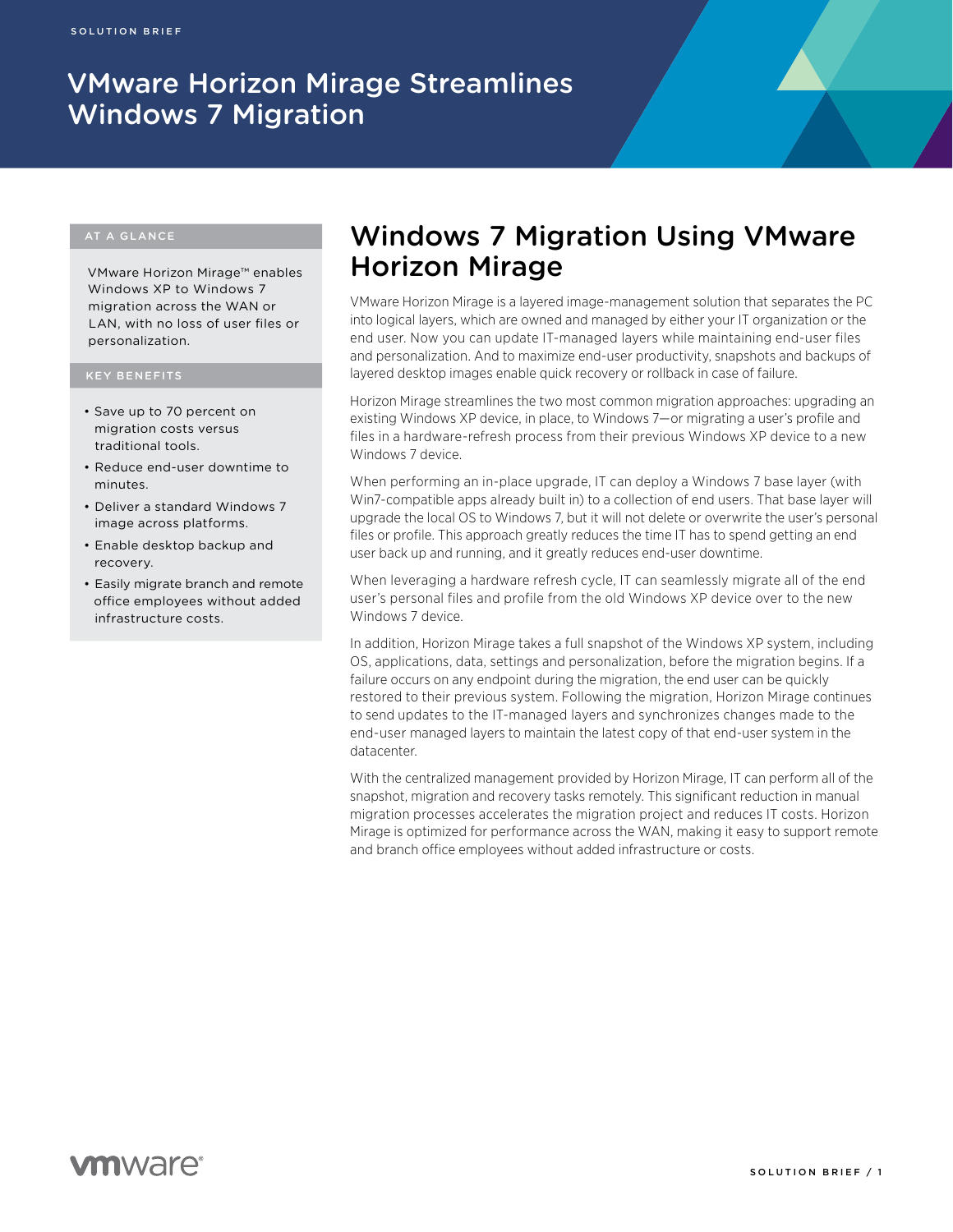

Figure 1 illustrates how Horizon Mirage approaches a Windows 7 migration, compared with a more traditional approach.

Figure 1: Legacy OS Deployment Tools Compared to VMware Horizon Mirage

#### Reduce the Cost of Migration

A manual Windows 7 migration can often take between 4 to 6 hours per PC. Using a data and settings migration tool can cut the time down to 2 to 3 hours per PC, and it allows multiple machines to be migrated concurrently. However, the process still consumes IT resources to monitor and oversee the process and removes users from their PCs during the entire time.

With Horizon Mirage, a single technician can concurrently handle 100 or more migrations per day from the central management console. Your IT staff does not have to touch the PC, and the user downtime is typically only 30 minutes. As a result, IT can reduce the time they spend physically performing migration tasks or remediating a failed migration process on individual PCs. IT can also improve end-user productivity by reducing migration downtime to an average of 30 minutes. Additionally, the snapshots and desktop recovery capabilities enable quick rollback in case of a migration failure.